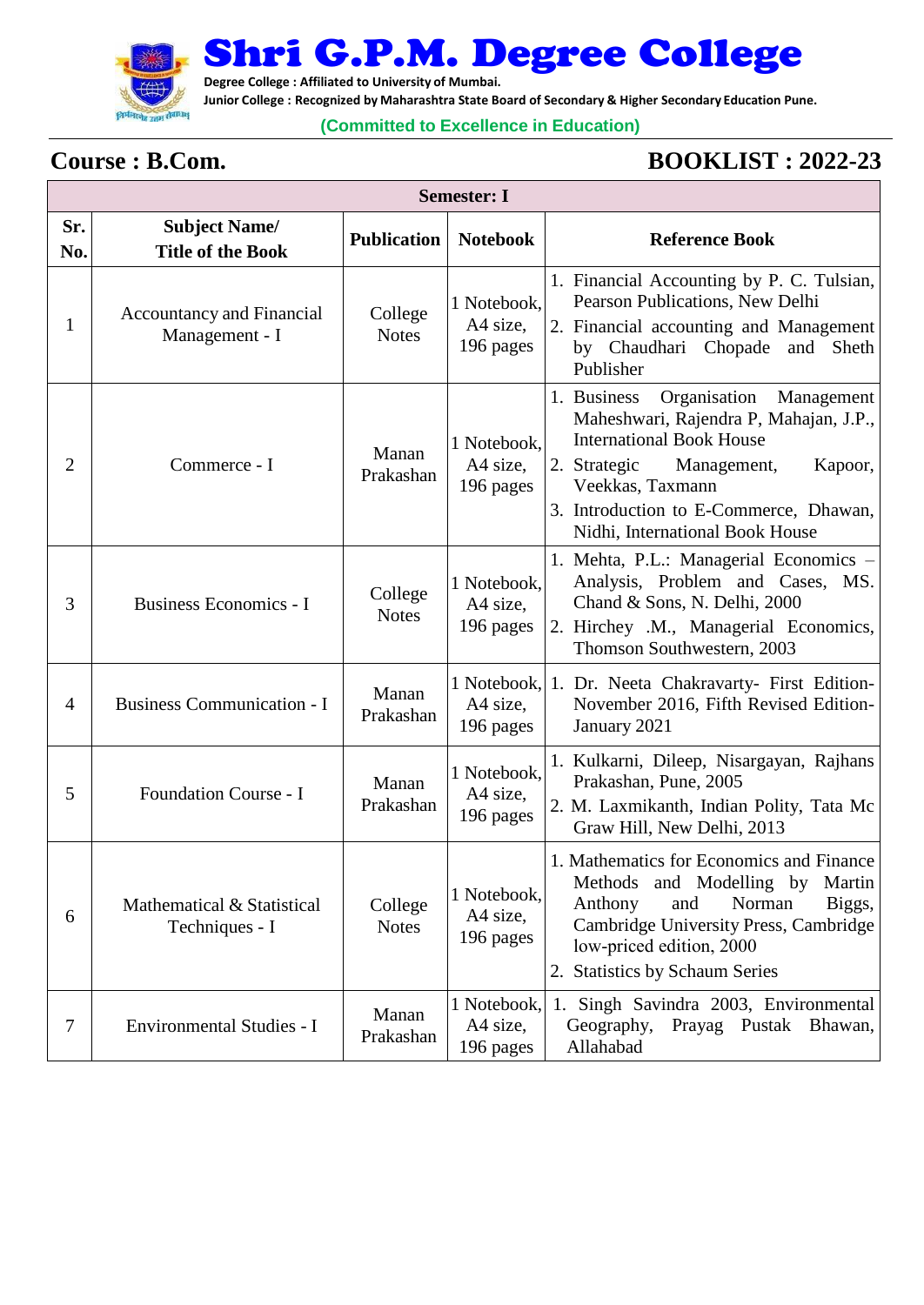| <b>Semester: II</b> |                                                     |                         |                                      |                                                                                                                                                                                                                                                         |  |  |
|---------------------|-----------------------------------------------------|-------------------------|--------------------------------------|---------------------------------------------------------------------------------------------------------------------------------------------------------------------------------------------------------------------------------------------------------|--|--|
| Sr.<br>No.          | <b>Subject Name/</b><br><b>Title of the Book</b>    | <b>Publication</b>      | <b>Notebook</b>                      | <b>Reference Book</b>                                                                                                                                                                                                                                   |  |  |
| 1                   | <b>Accountancy and Financial</b><br>Management - II | College<br><b>Notes</b> | 1 Notebook,<br>A4 size,<br>196 pages | 1. Introduction to Accountancy by T. S.<br>Grewal, S. Chand and Company (P)<br>Ltd., New Delhi<br>2. Accountancy<br>and<br>financial<br>management by Chaudhari Chopade<br>and Sheth Publisher                                                          |  |  |
| 2                   | Commerce - II                                       | Manan<br>Prakashan      | 1 Notebook,<br>A4 size,<br>196 pages | 1. Business Organisation<br>Management<br>Maheshwari, Rajendra P, Mahajan,<br>J.P., International Book House<br>2. Strategic<br>Management,<br>Kapoor,<br>Veekkas, Taxmann<br>3. Introduction to E-Commerce, Dhawan,<br>Nidhi, International Book House |  |  |
| 3                   | <b>Business Economics - II</b>                      | College<br><b>Notes</b> | 1 Notebook,<br>A4 size,<br>196 pages | 1. Mehta, P.L.: Managerial Economics -<br>Analysis, Problem and Cases, S. Chand<br>& Sons, N. Delhi, 2000<br>2. Hirchey. Managerial Economics,<br>Thomson Southwestern 2003                                                                             |  |  |
| 4                   | <b>Business Communication - II</b>                  | Manan<br>Prakashan      | 1 Notebook,<br>A4 size,<br>196 pages | 1. Dr. Neeta Chakravarty- First Edition-<br>November 2016, Fifth Revised Edition-<br>January 2021                                                                                                                                                       |  |  |
| 5                   | <b>Foundation Course - II</b>                       | Manan<br>Prakashan      | 1 Notebook,<br>A4 size,<br>196 pages | 1. Bajpai, A. Child Rights in India; Oxford<br>University Press; New Delhi; 2003<br>2. Sathe, S. P. Judicial Activism in India;<br>OUP; New Delhi, 2002                                                                                                 |  |  |
| 6                   | Mathematical & Statistical<br>Techniques - II       | Manan<br>Prakashan      | 1 Notebook,<br>A4 size,<br>196 pages | <b>Mathematics</b><br>for Economics<br>1.<br>and<br>Finance Methods and Modelling by<br>Martin Anthony and Norman Biggs,<br>Cambridge University Press, Cambridge<br>low-priced edition, 2000<br>2. Statistics by Schaum Series                         |  |  |
| 7                   | Environmental Studies - II                          | Manan<br>Prakashan      | 1 Notebook,<br>A4 size,<br>196 pages | 1. Deswal, S. and Deswal, A. 2005. A<br>Basic Course in Environmental Studies.<br>Dhanpat Rai & Co Ltd., Delhi                                                                                                                                          |  |  |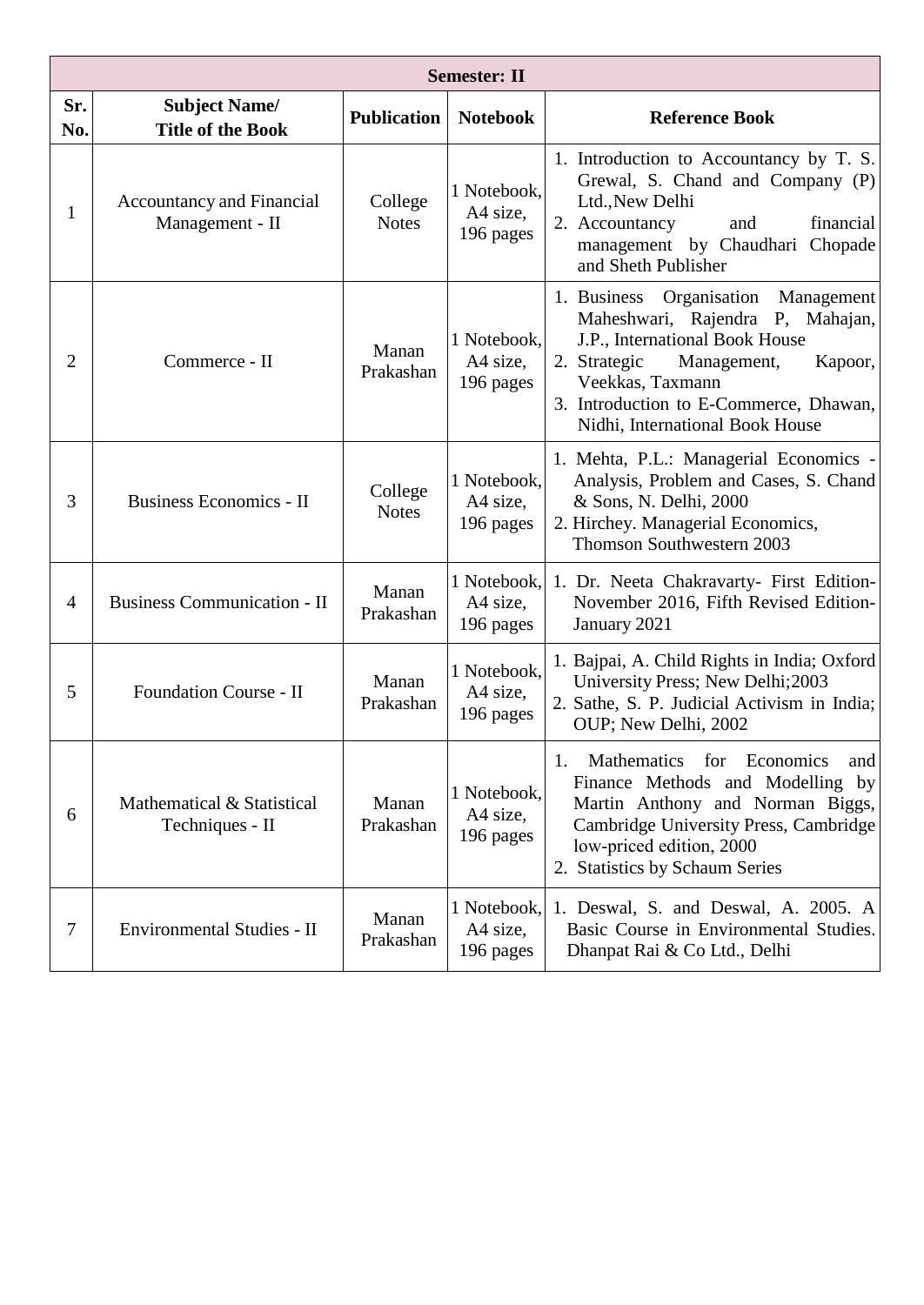|                | <b>Semester:III</b>                                                                     |                         |                                      |                                                                                                                                                                                                                                                                                                                                                    |  |  |  |
|----------------|-----------------------------------------------------------------------------------------|-------------------------|--------------------------------------|----------------------------------------------------------------------------------------------------------------------------------------------------------------------------------------------------------------------------------------------------------------------------------------------------------------------------------------------------|--|--|--|
| Sr.<br>No.     | <b>Subject Name/</b><br><b>Title of the Book</b>                                        | <b>Publication</b>      | <b>Notebook</b>                      | <b>Reference Book</b>                                                                                                                                                                                                                                                                                                                              |  |  |  |
| $\mathbf{1}$   | <b>Accountancy and Financial</b><br>Management - III                                    | College<br><b>Notes</b> | 1 Notebook,<br>A4 size,<br>196 pages | 1. Financial Accounting by P. C. Tulsian,<br>Pearson Publications, New Delhi                                                                                                                                                                                                                                                                       |  |  |  |
| $\overline{2}$ | Financial Accounting and<br>Auditing V: Introduction to<br><b>Management Accounting</b> | College<br><b>Notes</b> | 1 Notebook,<br>A4 size,<br>196 pages | 1. Introduction to Accountancy by T. S.<br>Grewal, S. Chand and Company (P) Ltd.,<br>New Delhi<br>2. Accountancy and financial management<br>by Chaudhari Chopade and<br>Sheth<br>Publisher                                                                                                                                                        |  |  |  |
| 3              | Commerce - III                                                                          | Manan<br>Prakashan      | 1 Notebook,<br>A4 size,<br>196 pages | Today<br>Principles<br>1. Management<br>&<br>Practice- Gene Burton, Manab Thakur,<br>Tata McGraw Hill, Publishing Co. Ltd<br>2. Management - Task, Practices - Peta<br>Druche, William Heinemann LTD                                                                                                                                               |  |  |  |
| 4              | <b>Business Economics - III</b>                                                         | College<br><b>Notes</b> | 1 Notebook,<br>A4 size,<br>196 pages | 1. Ackley. G (1976), Macro-Economic<br>Policy,<br>Macmillan<br>Theory<br>and<br>Publishing Co. New York<br>2. Dwivedi, D.N. (2001), Macro Economics<br>Theory and Policy, Tata-Mac Graw Hill,<br>New Delhi                                                                                                                                         |  |  |  |
| 5              | Advertising - I                                                                         | Manan<br>Prakashan      | 1 Notebook,<br>A4 size,<br>196 pages | Promotion:<br>1. Advertising<br>An<br>and<br>Integrated Marketing Communications<br>Perspective George Belch and Michael<br>Belch, 2015, 10th Edition, McGraw Hill<br>Education<br>2. Integrated Advertising, Promotion, and<br>Marketing Communications, Kenneth E.<br>Clow and Donald E. Baack, 5th Edition,<br>2012 – Pearson Education Limited |  |  |  |
| 6              | Foundation Course - III:<br>Contemporary Issues - III                                   | Manan<br>Prakashan      | 1 Notebook,<br>A4 size,<br>196 pages | 1. Bajpai, Asha, Child Rights in India,<br>Oxford University Press, New Delhi,<br>2010                                                                                                                                                                                                                                                             |  |  |  |
| 7              | Business Law - I                                                                        | Manan<br>Prakashan      | 1 Notebook,<br>A4 size,<br>196 pages | 1. Companies Act with Rules & Corporate<br>Laws, Set of 2 Volumes Taxmann                                                                                                                                                                                                                                                                          |  |  |  |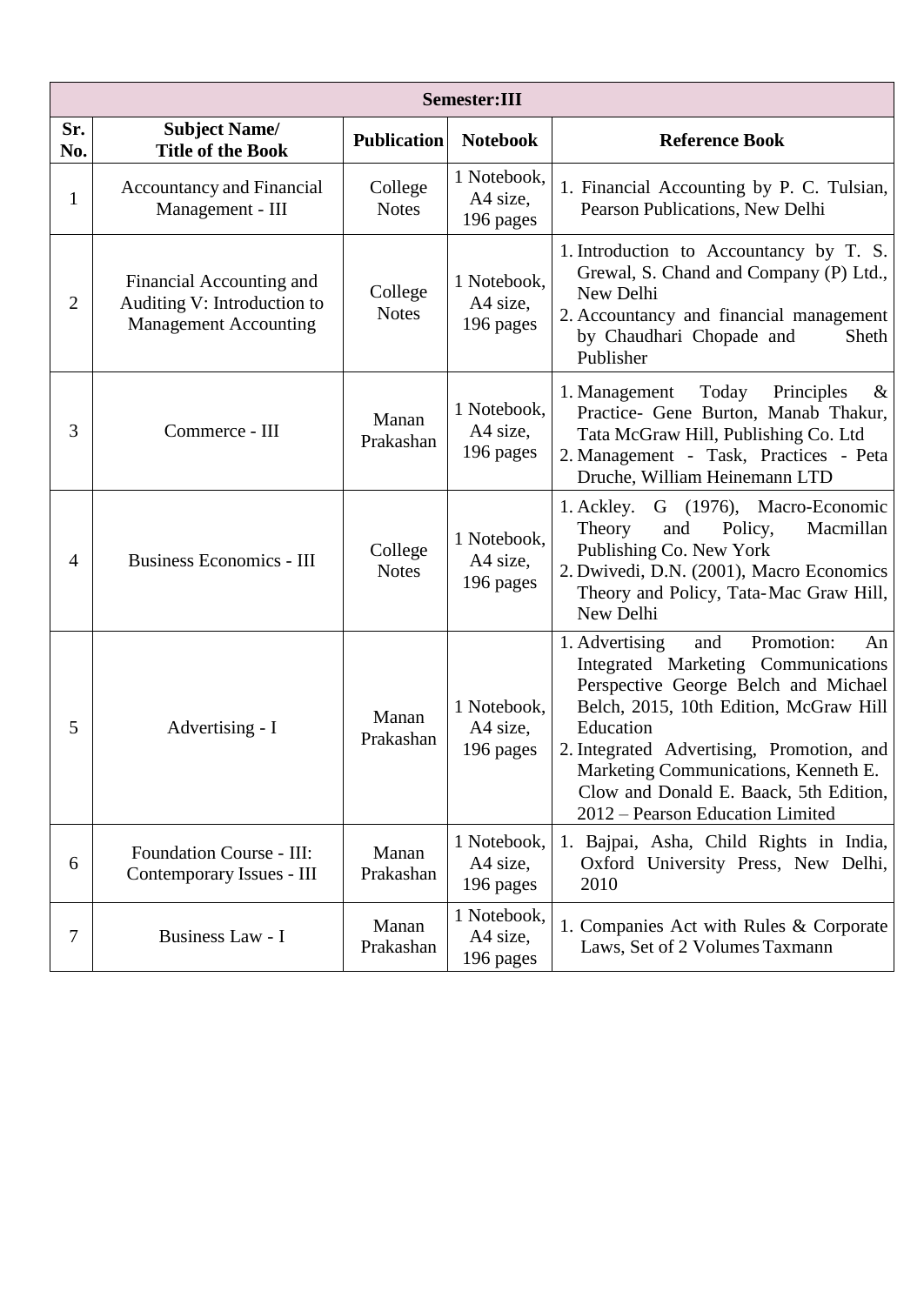| <b>Semester: IV</b> |                                                            |                             |                                      |                                                                                                                                                                                                                                                                                                                                                  |  |  |
|---------------------|------------------------------------------------------------|-----------------------------|--------------------------------------|--------------------------------------------------------------------------------------------------------------------------------------------------------------------------------------------------------------------------------------------------------------------------------------------------------------------------------------------------|--|--|
| Sr.<br>No.          | <b>Subject Name/</b><br><b>Title of the Book</b>           | <b>Publication Notebook</b> |                                      | <b>Reference Book</b>                                                                                                                                                                                                                                                                                                                            |  |  |
| $\mathbf{1}$        | <b>Accountancy and Financial</b><br>Management - IV        | College<br><b>Notes</b>     | 1 Notebook,<br>A4 size,<br>196 pages | 1. Introduction to Accountancy by T.S.<br>Grewal, S. Chand and Company (P) Ltd.,<br>New Delhi<br>2. Accountancy and financial management by<br>Chaudhari Chopade and Sheth Publisher                                                                                                                                                             |  |  |
| 2                   | Financial Accounting and<br>Auditing - VI                  | Manan<br>Prakashan          | A4 size,<br>196 pages                | 1 Notebook, 1. Baldev Sachdeva & Jagwant Singh Pardeep<br>Kumar – Auditing theory & Practice<br>2. CA Surbhi Bansal – Audit and Assurance                                                                                                                                                                                                        |  |  |
| 3                   | Commerce - IV                                              | Manan<br>Prakashan          | 1 Notebook,<br>A4 size,<br>196 pages | 1. Indian Financial System - Bharathi Pathak,<br><b>Pearson Publication</b><br>2. Production and Operations Management -<br>Anandkumar Sharma, Anmol Publication                                                                                                                                                                                 |  |  |
| $\overline{4}$      | <b>Business Economics - IV</b>                             | College<br><b>Notes</b>     | 1 Notebook,<br>A4 size,<br>196 pages | 1. Ackley. G 1976, Macro-Economic Theory<br>and Policy, Macmillan Publishing Co. New<br>York<br>2. Dwivedi, D.N. 2001, Macro Economics<br>Theory and Policy, Tata-Mac Graw Hill,<br>New Delhi                                                                                                                                                    |  |  |
| 5                   | Advertising - II                                           | Manan<br>Prakashan          | 1 Notebook,<br>A4 size,<br>196 pages | 1. Advertising and Promotion: An Integrated<br><b>Marketing Communications</b><br>Perspective<br>George Belch and Michael Belch, 2015,<br>10th Edition, McGraw Hill Education<br>2. Integrated Advertising, Promotion, and<br>Marketing Communications, Kenneth E.<br>Clow and Donald E. Baack, 5th Edition,<br>2012 – Pearson Education Limited |  |  |
| 6                   | <b>Foundation Course - IV:</b><br>Contemporary Issues - IV | Manan<br>Prakashan          | 1 Notebook,<br>A4 size,<br>196 pages | 1. Parsuraman, S., and Unnikrishnan, ed.,<br>India Disasters Report II, Oxford, New<br>Delhi, 2003<br>2. Reza, B. K., Disaster Management, Global<br>Publications, New Delhi, 2010                                                                                                                                                               |  |  |
| 7                   | Business Law - II                                          | Manan<br>Prakashan          | 1 Notebook,<br>A4 size,<br>196 pages | 1. Companies Act with Rules & Corporate<br>Laws, Set of 2 Volumes Taxmann                                                                                                                                                                                                                                                                        |  |  |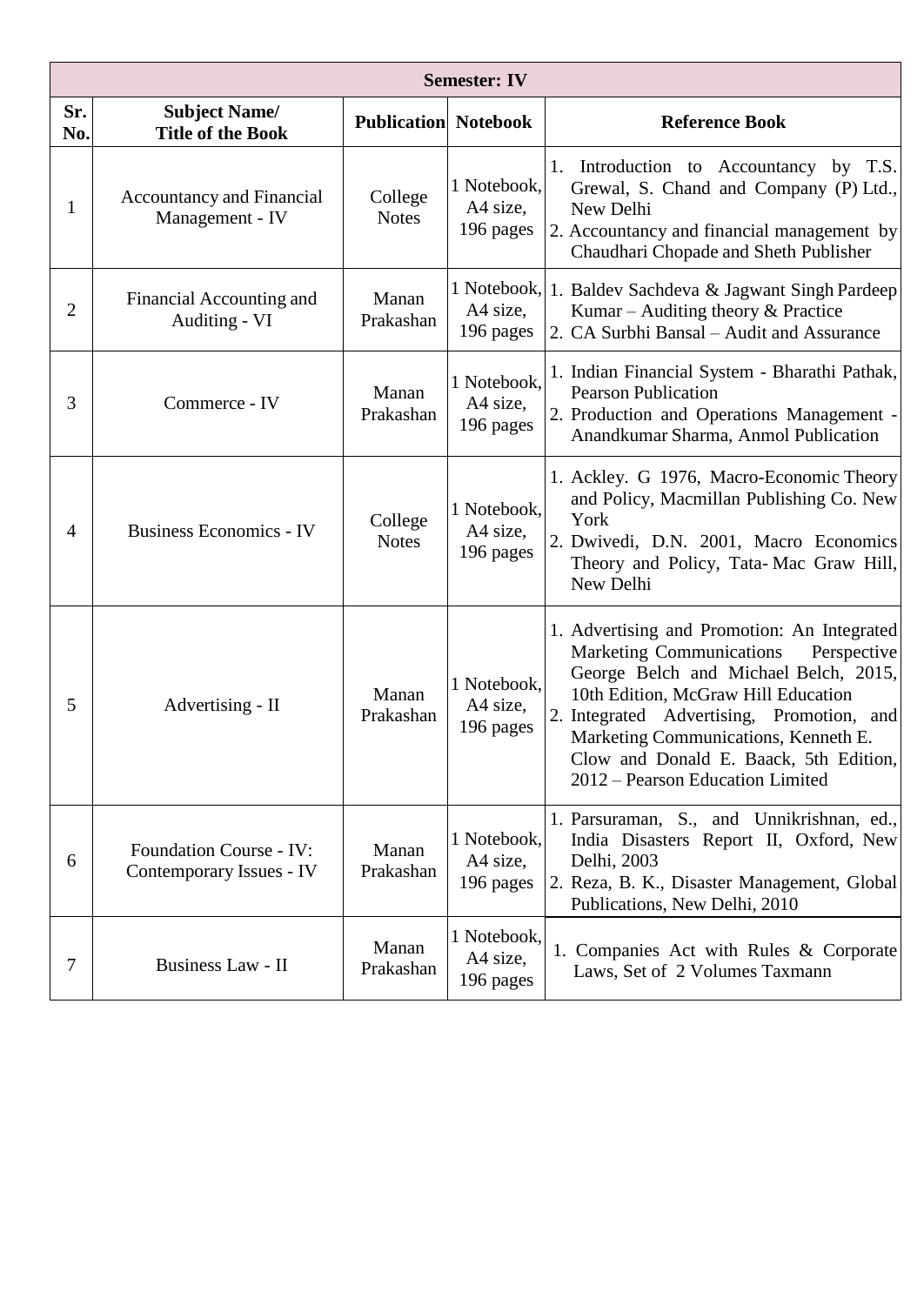| <b>Semester: V</b> |                                                                           |                         |                                      |                                                                                                                                                                                                                            |  |  |
|--------------------|---------------------------------------------------------------------------|-------------------------|--------------------------------------|----------------------------------------------------------------------------------------------------------------------------------------------------------------------------------------------------------------------------|--|--|
| Sr.<br>No.         | <b>Subject Name/</b><br><b>Title of the Book</b>                          | <b>Publication</b>      | <b>Notebook</b>                      | <b>Reference Book</b>                                                                                                                                                                                                      |  |  |
| $\mathbf{1}$       | Financial Accounting and<br>Auditing - Paper VII: Financial<br>Accounting | College<br><b>Notes</b> | 1 Notebook,<br>A4 size,<br>196 pages | 1. Financial Accounting by Williams,<br>Tata Mc. Grow Hill and Co. Ltd.,<br>Mumbai<br>2. Financial<br>Accounting<br>V.<br>by<br>Rajasekaran, Pearson Publications,<br>New Delhi                                            |  |  |
| $\overline{2}$     | Financial Accounting and<br>Auditing - Paper VIII: Cost<br>Accounting     | College<br><b>Notes</b> | 1 Notebook,<br>A4 size,<br>196 pages | 1. Cost Accounting by Jawahar Lal and<br>Seema Srivastava, Tata Mc. Grow<br>Hill and Co. Ltd., Mumbai<br>2. Modern Cost and<br>Management<br>Accounting by M. Hanif, Tata<br>McGraw Hill Education Pvt. Ltd.,<br>New Delhi |  |  |
| 3                  | Commerce V- Marketing                                                     | Manan<br>Prakashan      | 1 Notebook,<br>A4 size,<br>196 pages | 1. Smart Notes for Commerce Marketing<br>by Target Publications                                                                                                                                                            |  |  |
| $\overline{4}$     | <b>Business Economics - Paper V</b>                                       | College<br><b>Notes</b> | 1 Notebook,<br>A4 size,<br>196 pages | Indian Economy, Mishra<br>Puri,<br>1.<br>Himalaya Publication.<br>2.<br>International Economics, M. L.<br>Zhongan.                                                                                                         |  |  |
| 5                  | Direct & Indirect Taxation -<br>Paper I                                   | College<br><b>Notes</b> | 1 Notebook,<br>A4 size,<br>196 pages | 1. Direct tax by Nishikant Jha and<br>Himalaya Publisher<br>2. Taxman Faceless Assessment Ready<br>Reckoner with Real-Time<br>Case<br>Studies by Mayank Mohanka 2020<br>Edition.                                           |  |  |
| 6                  | Export Marketing Paper - I                                                | Manan<br>Prakashan      | 1 Notebook,<br>A4 size,<br>196 pages | Marketing<br>Export<br>- Himalaya<br>1.<br>Publication House by Khushpat S<br>Jain<br>2. Export-Import Management- Second<br>Edition by Justin Paul, Rajiv Aserkar<br>Publisher                                            |  |  |